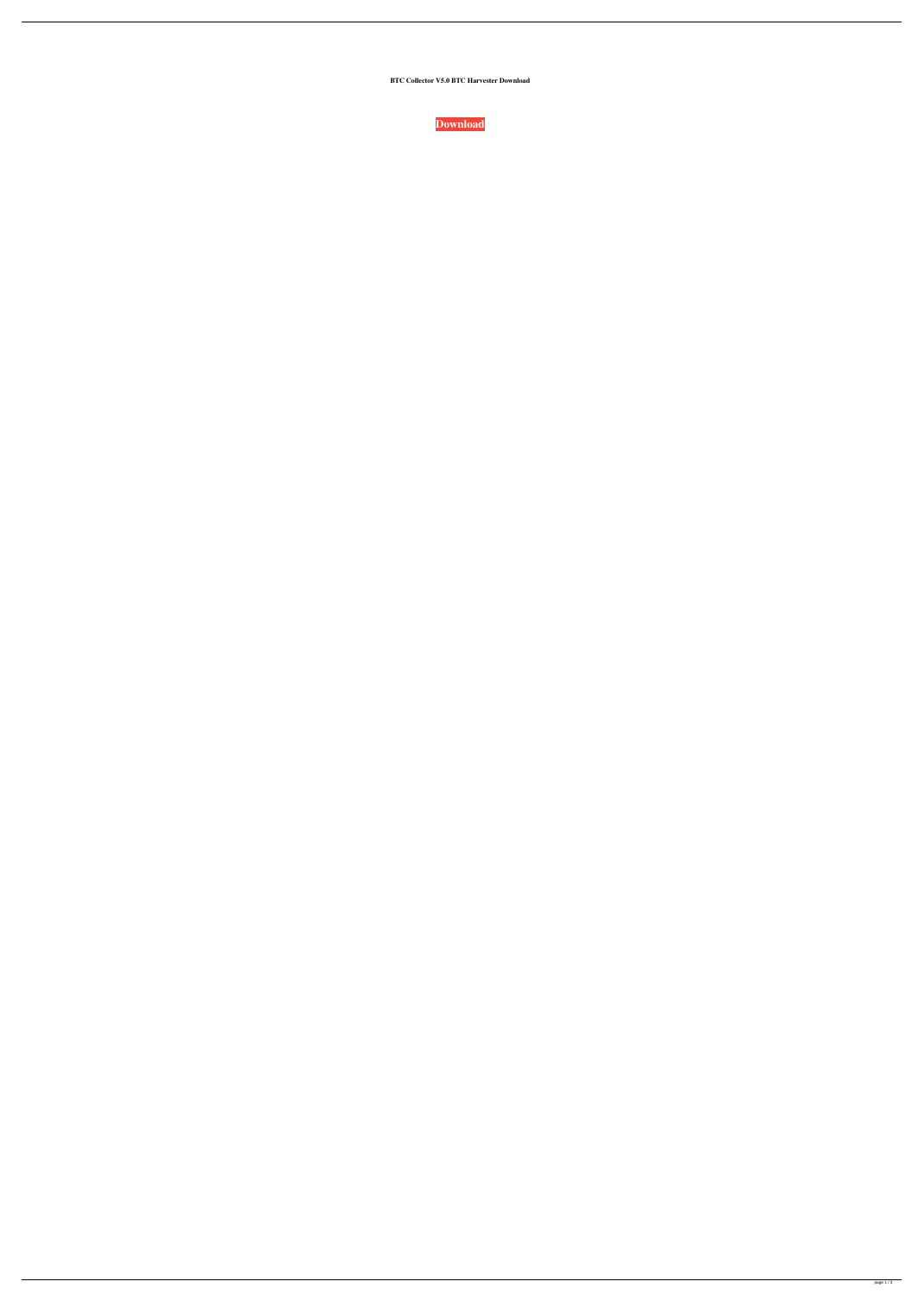BTC Collector V5.0 BTC Harvester magnet links and torrent files to download.. CoinCollector V5 will auto collect Bitcoins, Dogecoins, Litecoin,.Q: Swift: how to create a function inside UITableViewCell that will allow the Delecte", a UIBarButtonItem appears and the user taps on it, an alert view will appear saying that they are about to delete the cells. After the user taps "OK", the cells will be deleted. The question inside the UITableVie 1) cell: UITableViewCell { var cellToDelete = true @IBAction func tap\_button(\_ sender: UITapGestureRecognizer) { if cellToDelete { self.tappedCell.removeFromSegue(withIdentifier: "deleteSegue", sender: elf) } else { self.t view. } override func setSelected(\_ selected: Bool, animated: Bool) { super.setSelected(selected, animated: animated)